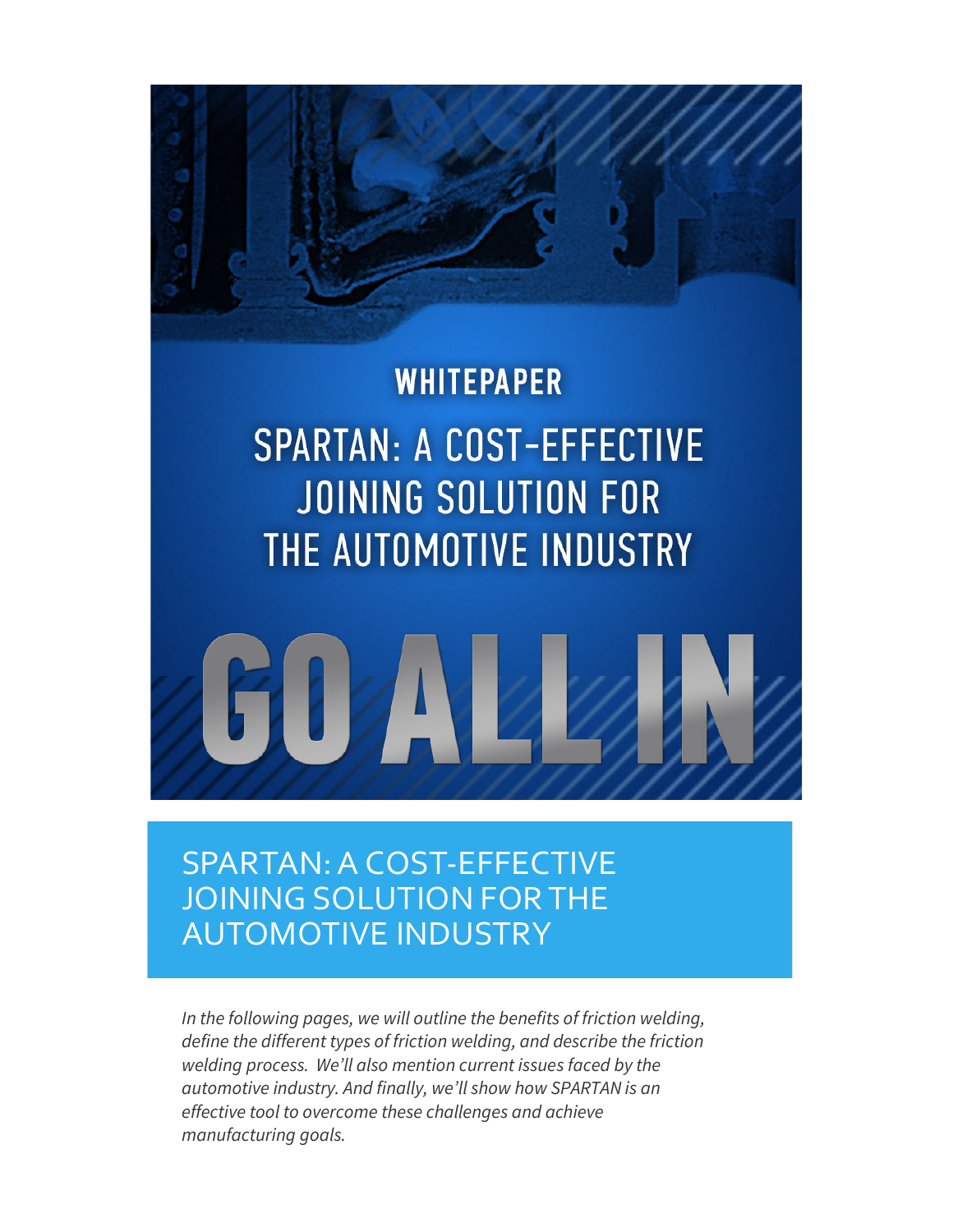# TABLE OF CONTENTS

## Contents

|                                              | - 6 |
|----------------------------------------------|-----|
|                                              |     |
|                                              |     |
| Contact Information<br><u>Les production</u> | 10  |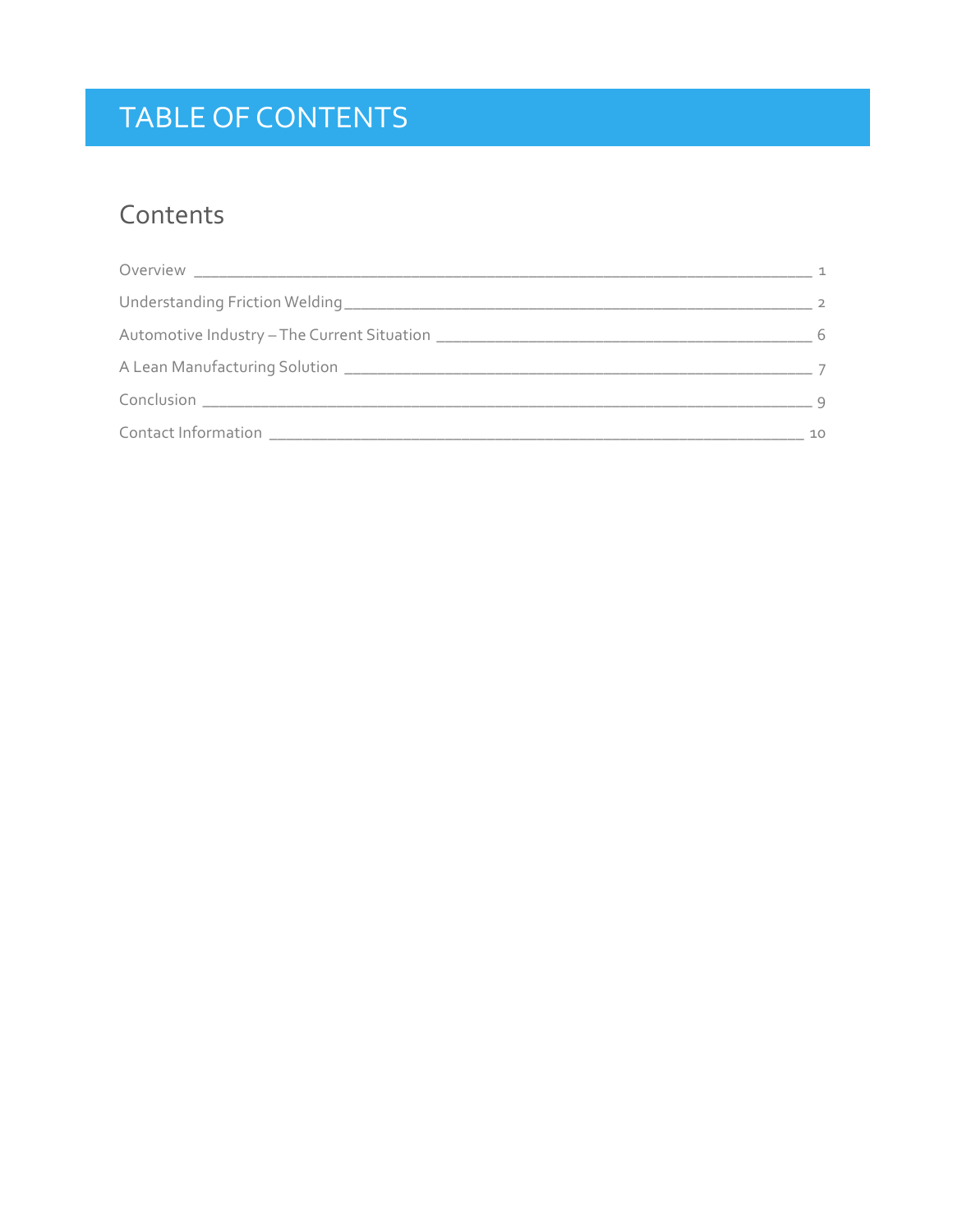### <span id="page-2-0"></span>**OVERVIEW**

### **Overview**

### INDUSTRY CHALLENGES

After the economic downturn of 2008 and 2009, automotive manufacturers faced growing challenges. Many of which had lasting effects on the entire supply chain. Automotive manufacturers and suppliers needed to reevaluate their operations to remain competitive. They also needed to adopt more efficient and effective practices.

### FUSION VS. FRICTION WELDING

Traditionally, the automotive industry favored fusion processes, such as TIG and MIG welding. But, after careful evaluation, design engineers turned to friction welding. A solid-state joining process, friction welding offers many benefits over traditional methods. Unlike fusion welding, you can join bimetallic metals. This is because materials are plasticized rather than melted. Friction welding also offers reduced cycle times and stronger welds than fusion welding.

### MTI'S SPARTAN FRICTION WELDING MACHINE

Cost became another topic of contention after the recession. Design engineers want a quality product. If it were up to them, cars would last forever. But, to remain globally competitive, projects need to stay on-budget. This is where engineering and purchasing might disagree. To offset these concerns, MTI responded with the SPARTAN product line. These basic direct drive friction welders produce quality welds at a practical price.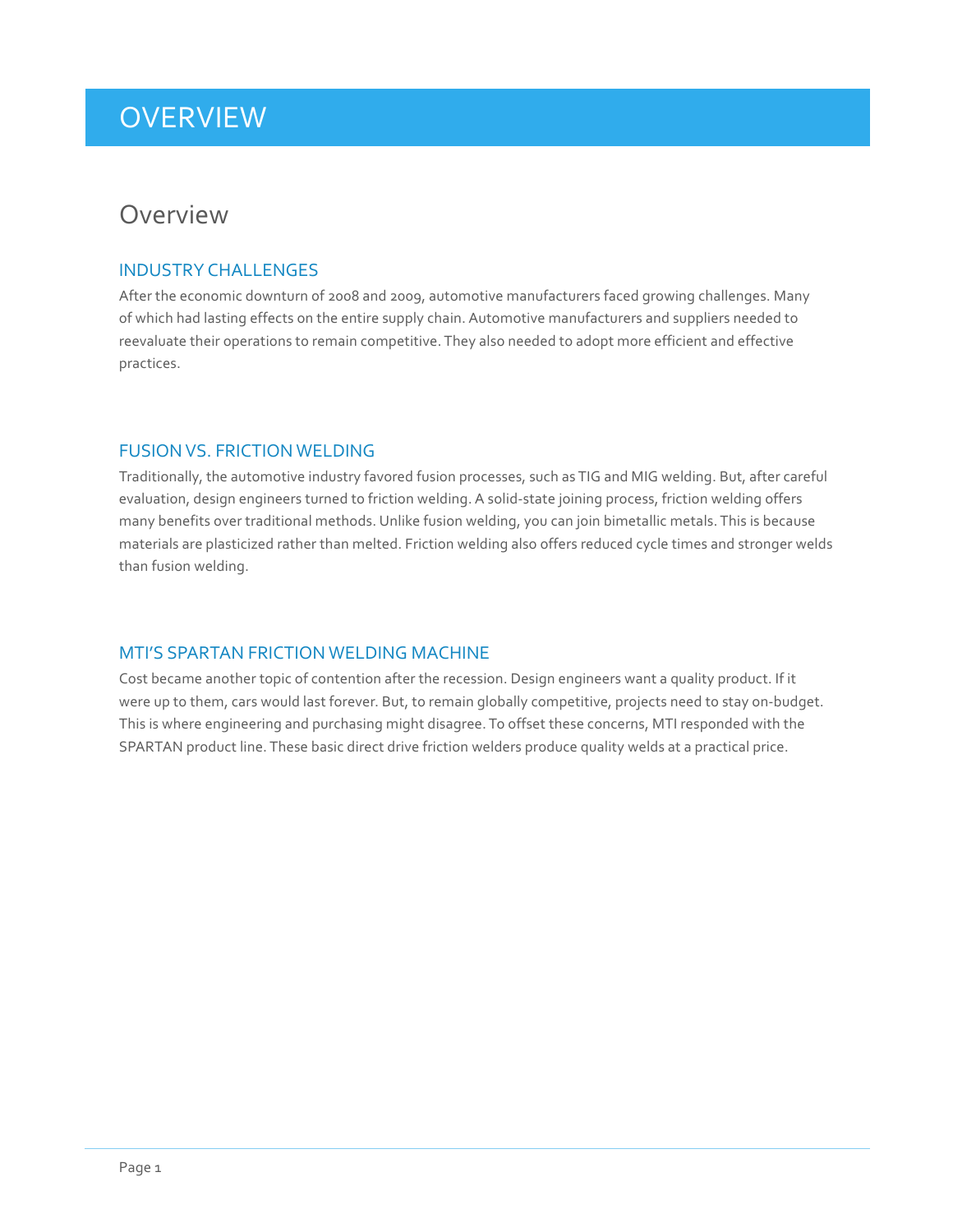### Understanding Friction Welding

To fully understand SPARTAN's role in the manufacturing process, we must first understand friction welding. **[Already a friction welding expert? Skip ahead >](#page-7-0)**

### FRICTION WELDING: WHAT IS IT?

Traditionally, welding is known as a fabrication process that joins materials by causing fusion. While many methods of welding involve an energy source such as a gas flame, electric arc, or a laser—friction welding does not. Friction welding is a forging technique. It involves generating heat with relative motion and high force. The result is friction between two materials, generating heat to soften them and join them together.

### TYPES OF FRICTION WELDING

Friction welding takes many different forms. MTI offers the three most in-demand — all of which are solid-state processes. This means that materials being joined through friction welding are heated to a temperature that makes them plasticized, not melted. Since materials are not melted in the friction welding process, the result is a part featuring solid, 100% butt joints that are durable for years of use. Distortion is minimal and quality is consistent, even across high volume production runs, thanks to friction welding's ability to accommodate automated processes. The three most popular types of friction welding are:

- [Rotary Friction Welding](#page-5-0) in which one part is rotated at a high speed and is pressed against another part that is held stationary.
- **Linear Friction Welding** in which one part moves in a linear motion at high speed and is pressed against another part held stationary.
- **Friction Stir Welding** uses a spinning tool and axial forge force to create a bond between two pieces, which creates extremely high-quality, high-strength joints with low distortion.

### WHY FRICTION WELDING?

As a solid-state joining and welding solution, the friction welding process helps companies make smart business decisions because it offers several advantages, including:

#### **Highly Durable Welds**

Bonds are seamless in their solid state, which means they're designed to hold up in tough circumstances where traditional welding may fail. Increased bond strength means longer lasting parts and that affects the ultimate bottom line.

#### **Self-Cleaning Welds**

During the friction welding process, the combination of heat and force applied between two parts produces more than just a solid-state weld. One of the most notable results of the process is the formation of flash. As two parts are heated and the material at the weld interface softens, the excess material starts to extrude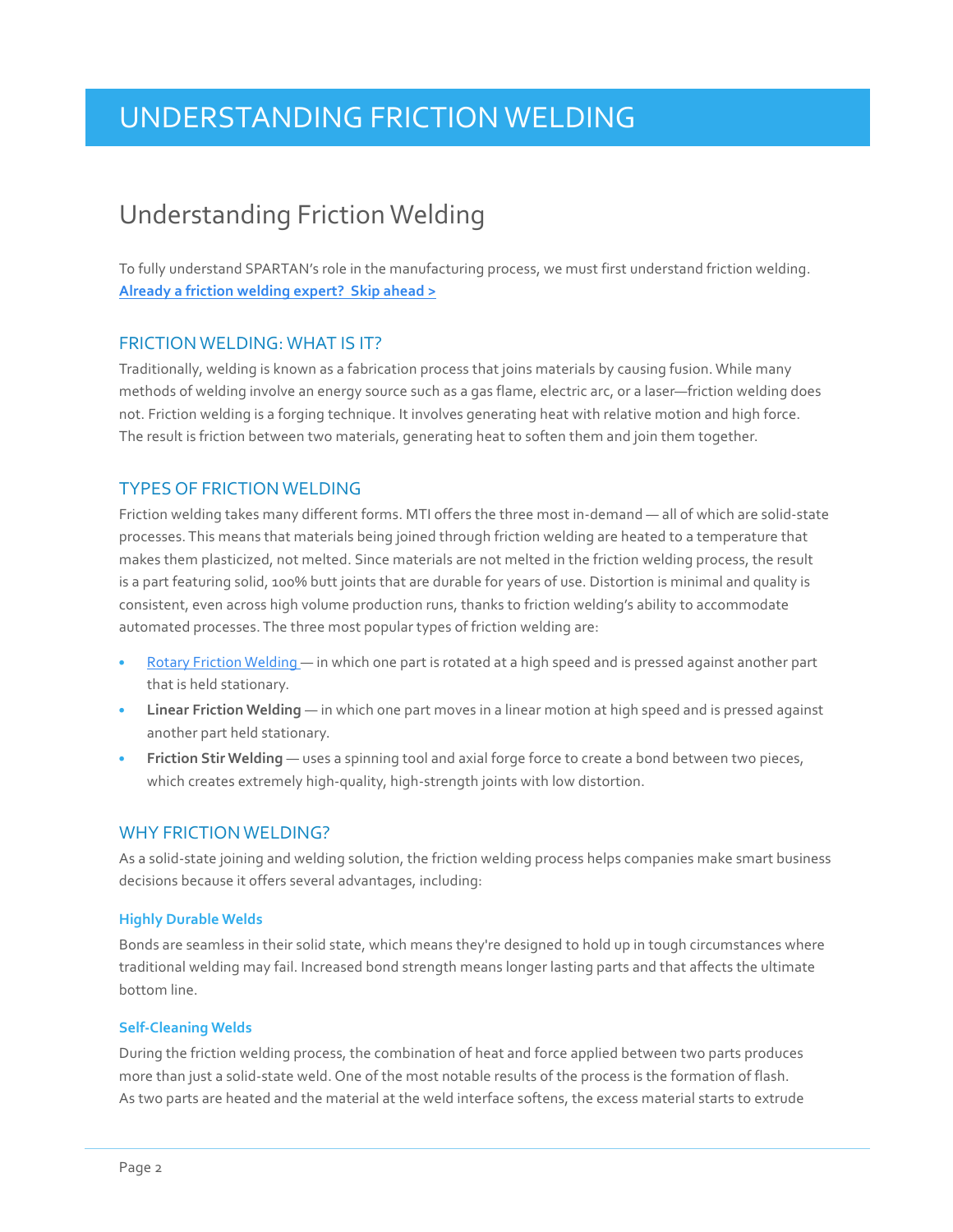<span id="page-4-0"></span>away from the weld interface. That extruded material is called flash. Flash formation also provides a unique benefit through self-cleaning at the weld interface. When flash formation takes place, any contaminants – such as coolant or grease – that are present on the weld interface between the two parts will be expelled during the welding process. Essentially creating a self-cleaning weld.

#### **Reduced Weight for Numerous Applications**

Friction welding produces lighter finished products, making it a great solution for many tough engineering challenges. That's because it allows for different materials to be joined together – including many combinations that are otherwise considered unweldable.

#### **Consistent Quality**

A friction weld – done on a wide variety of part sizes and applications – provides forged quality joining that MTI's customers demand. Since the weld is machine controlled, the process is consistent and repetitive, eliminating human error while producing weld quality that is independent of an operator's skill.

#### **Dissimilar Metals**

The truly unique thing about friction welding is the ability to join different metals. Metal combinations not normally considered compatible using conventional welding methods can be joined by friction welding.

#### **Reduced Costs & Material Waste**

Since a friction weld is stronger than conventional welds, it requires less raw materials to achieve the same fatigue and torque characteristics of the conventional part. This means a reduction in both raw materials costs and post-welding machining time to remove extra material.

#### **Rotary Friction Welding**

Friction welding can be used for a variety of part geometries and applications including automotive air bag components, water pumps, air conditioning compressor pistons, shock absorbers, and axles—just to name a few. For the purposes of this paper, we will focus on rotary friction welding, which also happens to be the most popular type of friction welding.

### TYPES OF ROTARY FRICTION WELDING

There are three different types of rotary friction welding: Direct Drive Friction Welding, Inertia Friction Welding, and Hybrid Friction Welding.

#### **Direct Drive Friction Welding**

Direct drive friction welding is the oldest form of the rotary friction welding process. Direct drive friction welding can be used to join a variety of part geometries and materials, making a high-quality, solid-state joint. Here is the MTI process for direct drive welding:

1. Like all rotary friction welding, the process is started by rotating one part while the other part stays stationary. The rotating component is accelerated up to the desired weld speed using an electric motor, and this speed is maintained throughout most of the process.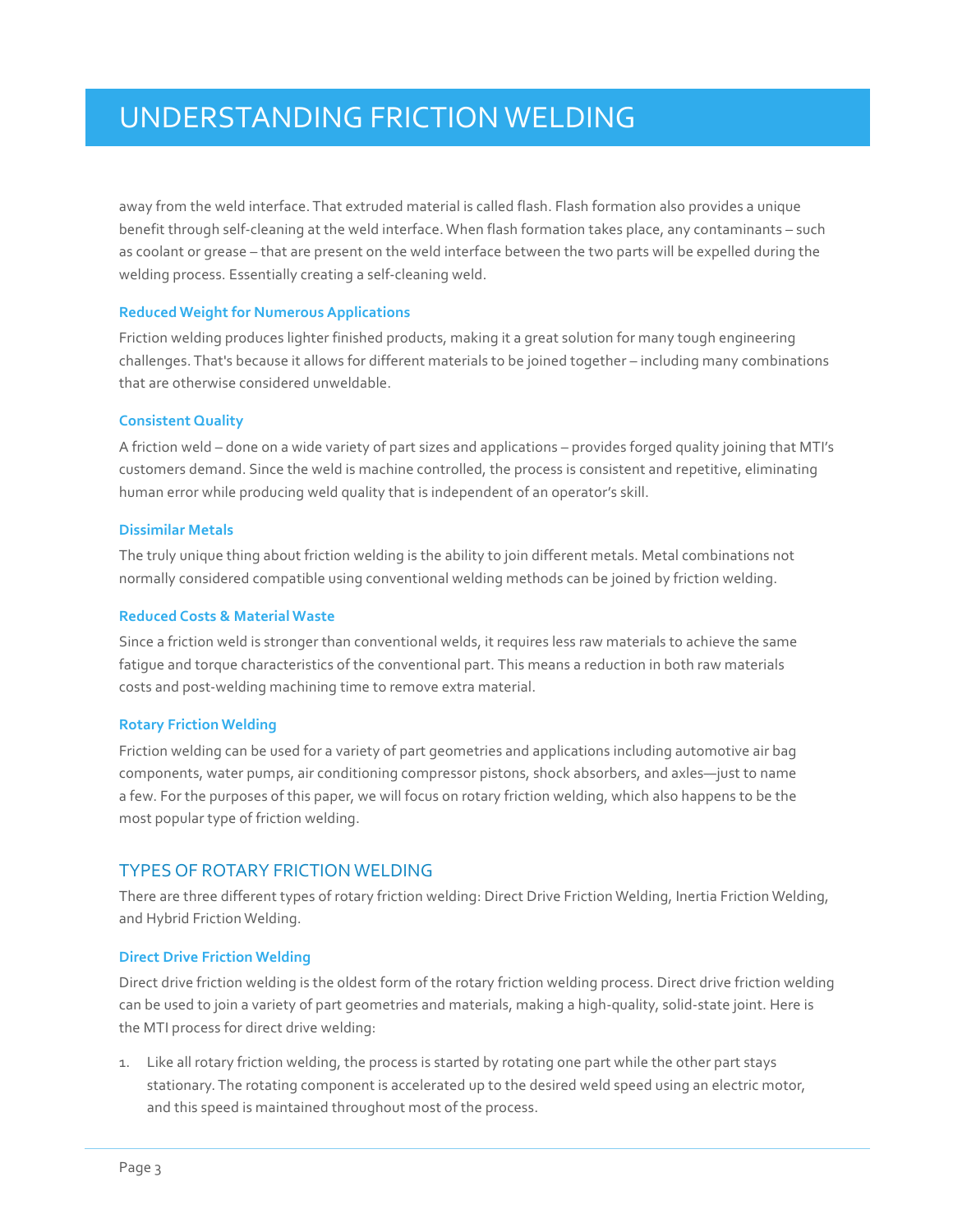- <span id="page-5-0"></span>2. A low-friction force is added to generate a little heat at the weld interface. This decreases the coefficient of friction and ensures that the motor does not stall due to excessive torque.
- 3. After a certain amount of time, a second friction forge force that is a little bit greater is brought on. This is just enough to generate heat at the weld interface to soften the material and start creating upset. Upsetting happens when the excess materials are extruded out at the weld interface between the two parts.
- 4. Once we have achieved a desired amount of upset from the part, the energy input is decreased by braking the machine spindle down to zero weld speed, and the full forge load needed to make the weld is brought on. At this point, all the soft material at the weld line extrudes out as upset.
- 5. The forge force is maintained for a certain amount of time to allow the part to cool.
- 6. At this point the weld is complete.

#### **Direct Drive Welding Uses**

Direct drive is typically used in the automotive industry because it's:

- Available from many friction welding suppliers
- Allows for reduced changeover time
- Offers lower cost tooling and machine designs since welds typically create less torque

### INERTIA FRICTION WELDING

Inertia friction welding uses kinetic energy with applied force to join parts together. The kinetic energy is achieved using flywheels—a set of heavy rotating wheels that are used to store rotational energy. Varying amounts of kinetic energy are needed depending on two factors: the type of materials being joined together and the geometry of the weld. Once the material and geometry are known, it is then possible to pre-calculate the amount of kinetic energy that will be required for the weld. The act of inertia friction welding follows a carefully designed process:

- 1. Like all rotary friction welding, the process is started by rotating one part while the other stays stationary. With inertia friction welding, the flywheels are accelerated up to a desired speed that will provide the kinetic energy.
- 2. Once the flywheels are up to speed, the motor is shut off and the flywheels coast, storing all the kinetic energy.
- 3. At this point the stationary part is forced into the rotating part. This is the forge force which controls the power input of the weld and is maintained throughout the entire process. This creates friction between the parts and results in heat at the weld line.
- 4. When enough heat is created, the materials will begin to soften and will then begin to extrude and shorten. Upsetting happens when the parts start to bond and the softened materials are pushed out at the weld interface between the two surfaces. Again, the extruded material, which is referred to as flash, self-cleanses any surface contaminants. The softened materials will continue to push out at the weld interface until all the kinetic energy is used up, the rotation of the part stops, and the upsetting ends.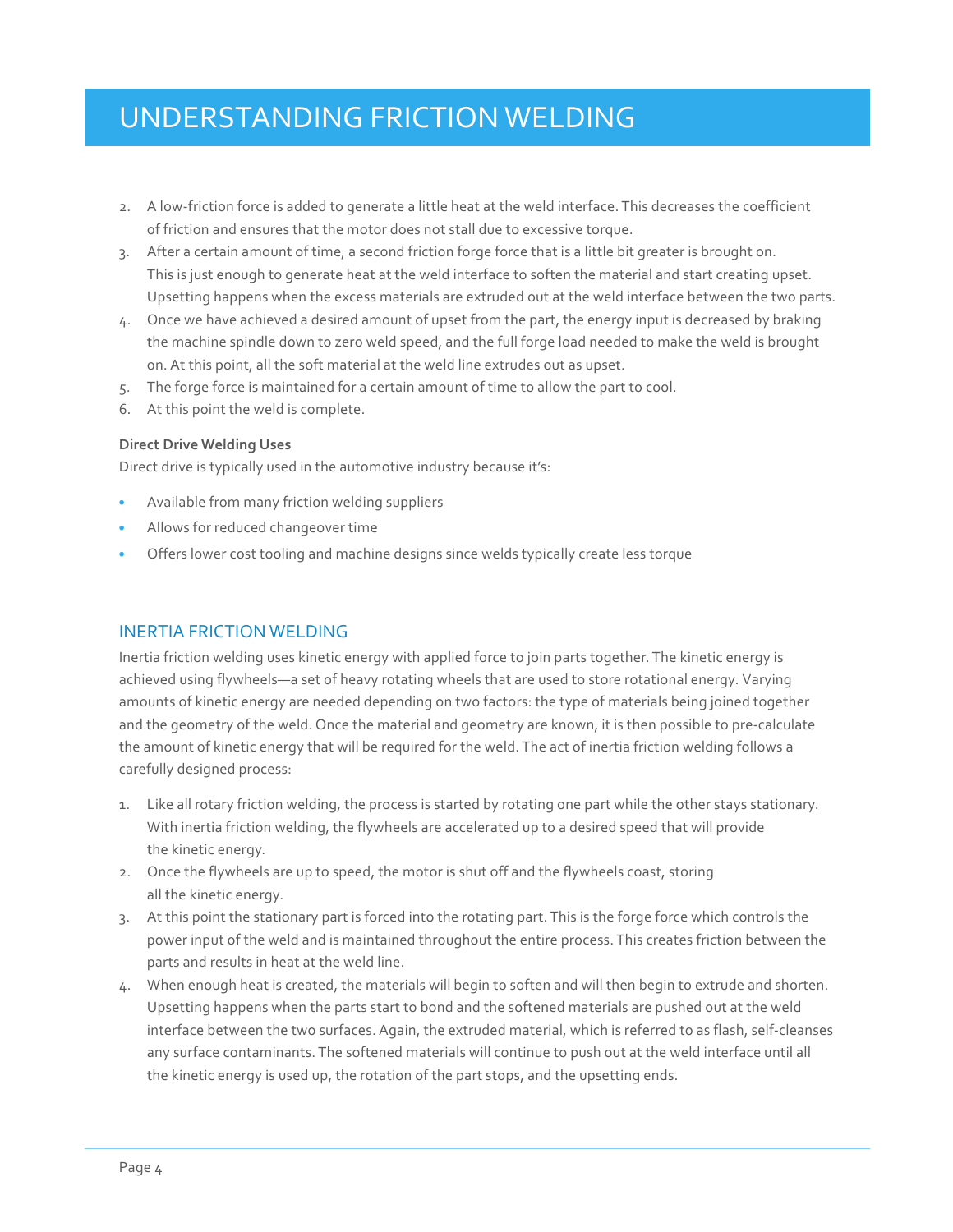- 5. When the rotation stops, the weld is complete. The forge force is still maintained a little longer to allow the part to cool.
- 6. Once this process is completed, the two original parts are now 100% bonded together creating a fully joined, solid-state part. The time it takes to complete a weld from start to finish will vary depending on the power input placed upon the two parts.

#### **Power Input**

The power input is controlled by the forge force. To increase the power input, simply increase the forge force. This will increase the torque at the weld interface which will convert the kinetic energy into heat more quickly. The heat will have less time to dissipate so the weld upset will increase.

### HYBRID FRICTION WELDING

The hybrid friction welding cycle is a type of rotary friction welding, and is a combination of the direct drive process and the inertia process. The direct drive process has a constant energy input using an electric motor. The inertia friction welding cycle, on the other hand, has rotating flywheels that store the energy needed for the weld, which makes it a fixed-energy cycle.

#### **The Hybrid Welding Process**

Hybrid friction welding is a combination of both the direct drive and inertia friction welding processes.

- 1. Accelerate the flywheels up to a constant speed and hold that velocity for part of the cycle this is constant energy input.
- 2. Allow the motor to coast, enabling the energy to be converted from the flywheels, just like the inertia cycle.
- 3. Apply the forge force by pushing the pieces together to convert this rotating energy into heat through friction.
- 4. The heat softens the part, which begins to extrude material out from the parent materials, and we get welding upset, like in direct drive and inertia cycles. Welding upset occurs when the two materials begin to forge together, and as they are pushed into one another, both sides experience material softening. Both materials combine to complete the solid-state forging, while excess material from both parts is pushed outward into what is called upset.

**You can find more information about the direct drive, inertia, and hybrid welding processes by watching our Whiteboard Wednesday video series:** 

- [Whiteboard Wednesday: Direct Drive Process](http://blog.mtiwelding.com/whiteboard-wednesday-direct-drive-process)
- [Whiteboard Wednesday: Inertia Process](http://blog.mtiwelding.com/whiteboard-wednesday-inertia-process)
- [Whiteboard Wednesday: Hybrid Process](http://blog.mtiwelding.com/whiteboard-wednesday-hybrid-process)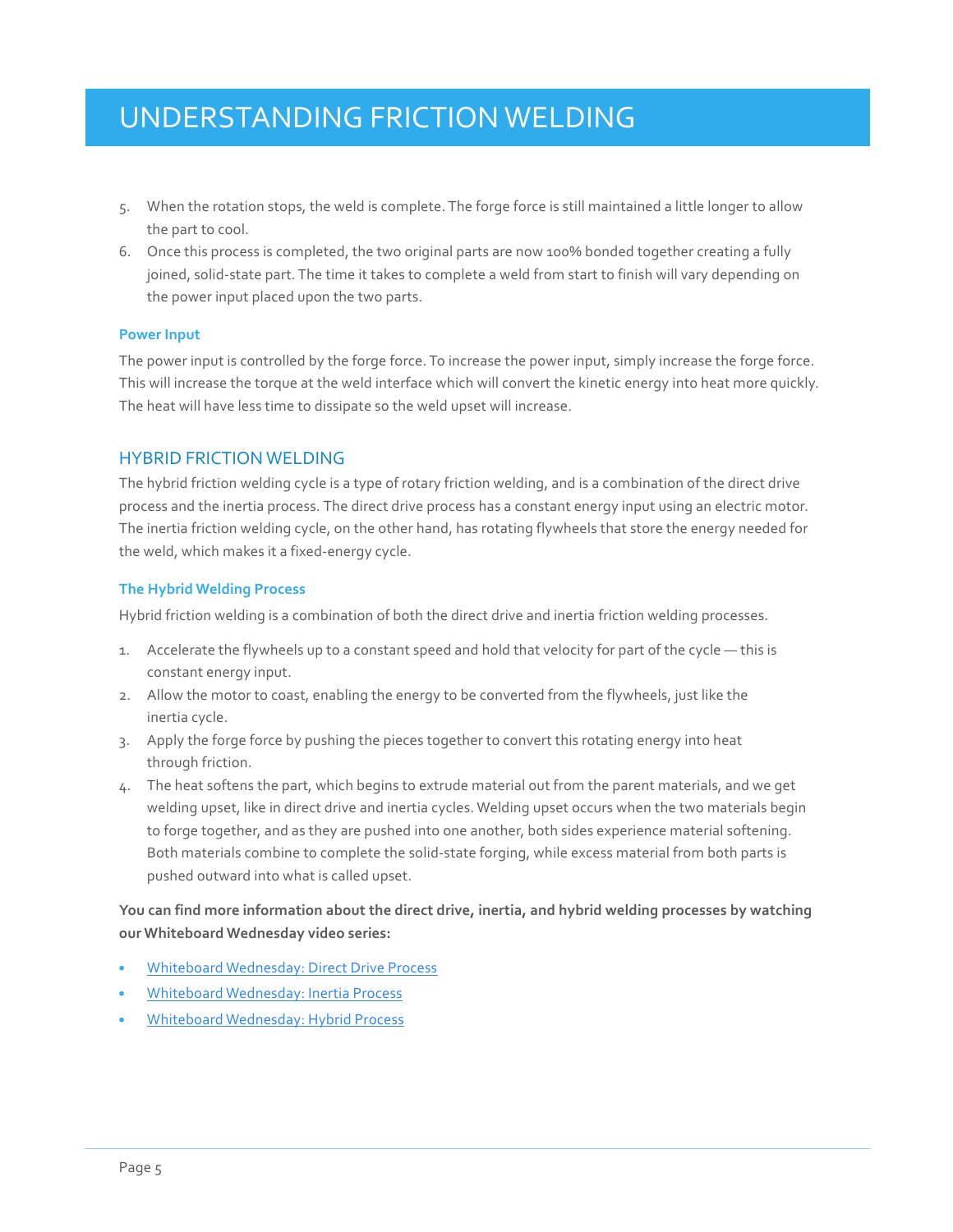# <span id="page-7-0"></span>AUTOMOTIVE INDUSTRY – THE CURRENT SITUATION

### Automotive Industry – The Current Situation

### MULTIPLE CHALLENGES AND THREATS

Threats of tariffs, decreasing customer demand, and stagnating sales are just a few of the issues currently faced by the automotive industry today.

To remain globally competitive, customers in the automotive industry demanded a machine that could keep product costs low, meet rigorous standards, and keep up with changing trends. Tier 1 and Tier 2 automotive suppliers were looking for a solution that could stand up to harsh environments but also help them achieve their lean manufacturing goals.

### MTI'S RESPONSE

To satisfy growing customer demands, MTI responded with SPARTAN. A line of standard Direct Drive Friction Welders, SPARTAN sticks to the basics to provide you with consistent, durable welds at a reduced cost. The SPARTAN is available as a 5-, 15-, 30-, and 45-ton machine.

A practical solution, this 'no-frills' product line is expertly engineered to handle a wide variety of applications. With the ability to create highly durable components for everything from commercial to personal-use vehicles, the SPARTAN line helps Tier 1 and Tier 2 manufacturers design flexible solutions for the ever-changing challenges of the automotive industry.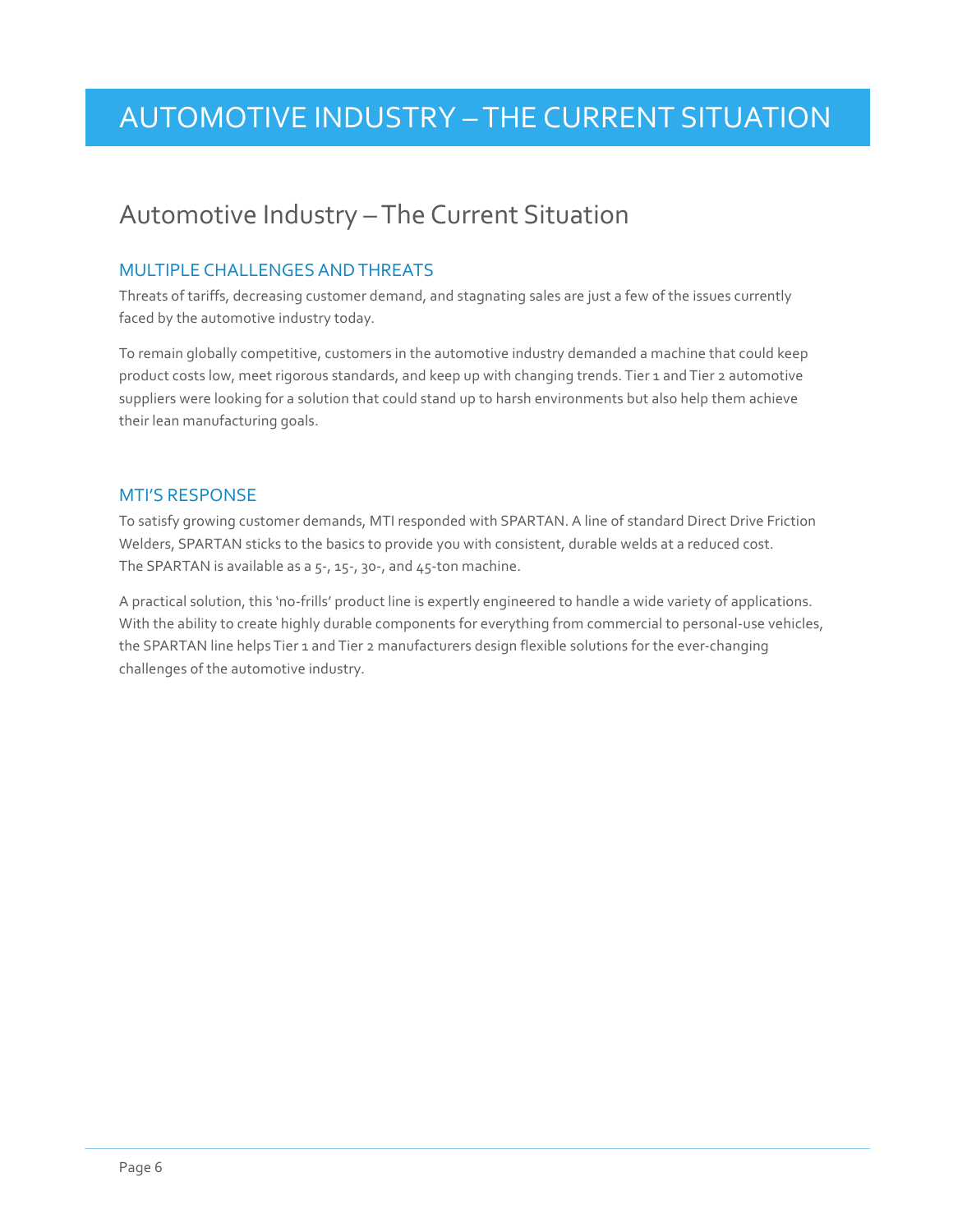## <span id="page-8-0"></span>A LEAN MANUFACTURING SOLUTION

### A Lean Manufacturing Solution

To keep up with the demands of the automotive industry, automotive suppliers have incorporated lean manufacturing concepts into their production processes. Lean manufacturing uses a combination of practices designed to carry out high-volume production using minimal inventories. The basis of lean production is to eliminate waste, and the SPARTAN product line does just that. Here's how:

- *Cellular Manufacturing* Designed with automation in mind, the SPARTAN can seamlessly integrate into your existing production line or a fully automated production cell. When you choose a SPARTAN machine, we'll work on establishing the most efficient way to seamlessly automate the friction welding process to increase production rates and eliminate as many unnecessary steps and operations as feasible, all while maintaining time cycle goals. This leads to process repeatability, improved cycle times, increased production volume, and cost savings.
- *Machine-controlled Process* Friction welding is a machine-controlled process that decreases variation to achieve repeatable welds. Taking human error out of the equation, SPARTAN's preemptive control system detects issues related to operator error, such as incorrectly loading parts before the welding process begins. When adding automation to SPARTAN, the accuracy in parts is increased because the machine is programmed to specific parameters, leading to less mistakes.
- *Quality* Friction welding creates a 100% bond of the contact area, creating joints of forged quality. The weld properties are superior to welds created with fusion processes, such as MIG or TIG welding. With the SPARTAN line, we can add several operations into an automated cell, and the part will come out fully tested for length control, dimension control, and finished machining.
- *Reduced Cycle Times* Friction welding is significantly faster than more conventional methods of welding. Weld cycle production times can be reduced, meaning more parts can be joined in less time. Just how much faster is SPARTAN than more conventional methods? That depends on the parts you're joining and a few other factors. For example, when you add automation, the SPARTAN machine will be programmed for a specific task and will work until the machine is stopped or reprogrammed, production cycle times can be managed to provide the most efficient and consistent process. Contact us to learn more.
- *Simple Design* From its basic exterior to its intuitive operator interface, the SPARTAN product line offers straightforward machines. User-friendly and highly configurable, the operator interface stores weld history across different parameters and enables configurable reporting by job, part, operator, job status, and client. It also displays the weld parameters and diagnostics as well as real-time reports and much more.
- *Selectable Options* To remain competitive in terms of cost while still delivering quality welds, this line of friction welders gives you only what you need. The SPARTAN line offers a high-quality standard base machine with a select number of optional features that can easily be configured to get the most out of your machine. Tailor these options to suit your application requirements without adding significant customized engineering requirements.
- *Quick Changeover* For increased flexibility in response to changing customer demands, collet chucks allow for swift and seamless tool changes in as little as 30 seconds.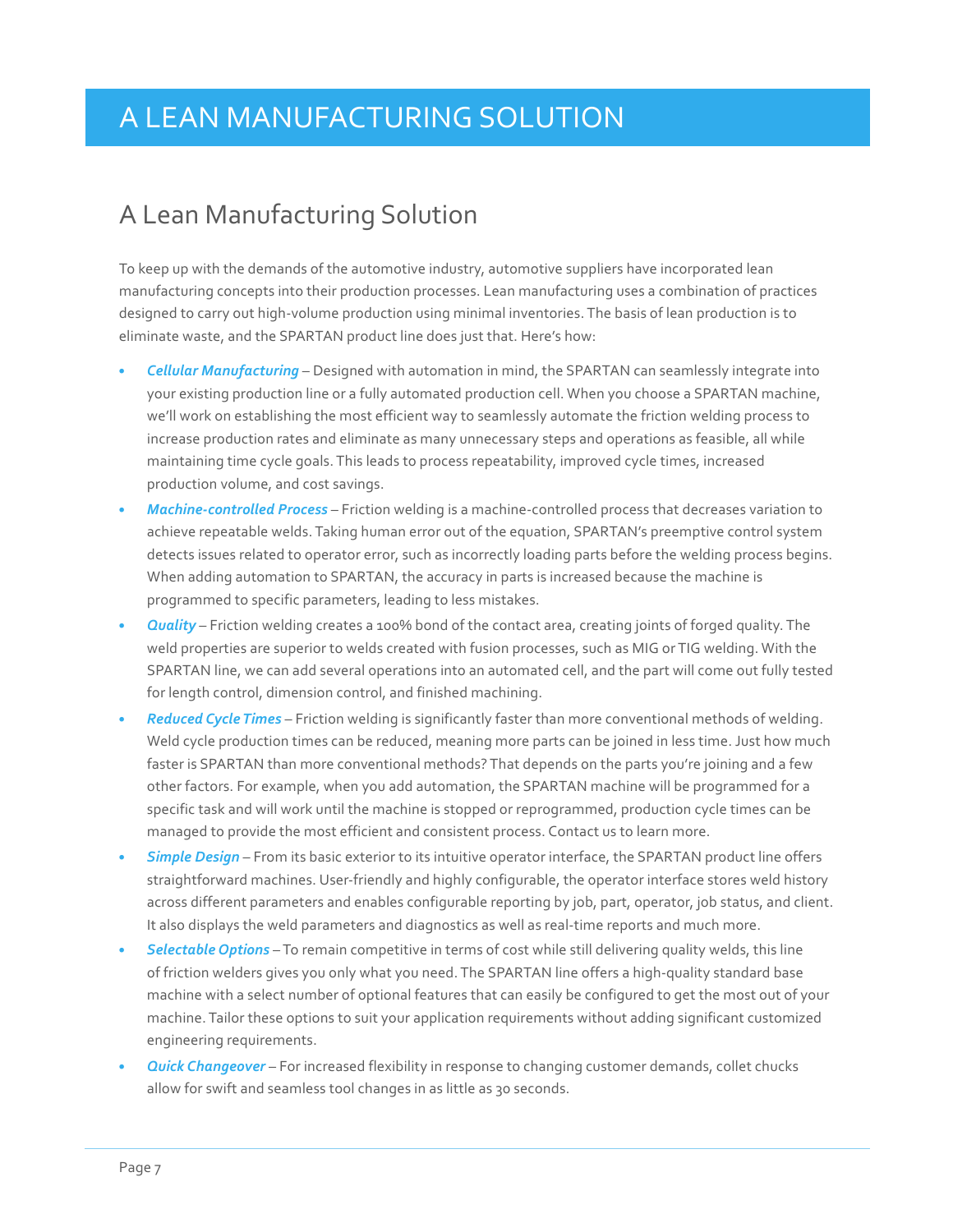# A LEAN MANUFACTURING SOLUTION

### THREE ADDITIONAL WAYS SPARTAN ALIGNS WITH MANUFACTURING GOALS

The SPARTAN product line solves difficult manufacturing problems without sacrificing quality. Unlike other joining solutions, the SPARTAN line has multifaceted benefits that the user can leverage to increase productivity and lower costs.

- 5. *Ability to join dissimilar metals* When you can join two dissimilar metals, also known as bimetallic parts, you can reduce the weight of the final vehicle, which is commonly referred to as "lightweighting." The ability to combine aluminum with other materials has become a critical aspect of automotive production, and the SPARTAN makes it possible. For example, a 5-ton direct drive friction welder – the SPARTAN  $5$ can be used to join aluminum and copper for battery cables. This unique technology offers significant cost savings along the way.
- 6. *Ecologically Friendly and Energy Efficient* Manufacturers are looking at their suppliers to adopt more sustainable practices. This is because stakeholders are holding automotive manufacturers accountable for the environmental impact of their products. SPARTAN is an ecologically friendly solution for suppliers because the direct drive friction welding process doesn't require any consumables, flux, filler material, or shielding gases to run. Plus, there's no weld splatter. It's also energy efficient because friction welding uses the least energy of all welding processes.
- 7. *Backed by MTI's Standard Warranty* The automotive industry runs on Just-in-Time inventory, where materials or parts are produced or acquired only as demand requires. Suppliers cannot afford the production disruption that comes from machine downtime and must have a dependable technology in their production process. That's why we stand behind the quality of our machines. MTI has spent 90+ years supporting its customers and building its reputation by providing machines that perform as designed. Our machines stand up over time to rigorous production. The SPARTAN product line comes with MTI's standard one-year warranty and a one-year extended warranty option. In addition, our enhanced preventative maintenance package proactively identifies potential trouble spots and combats production downtimes.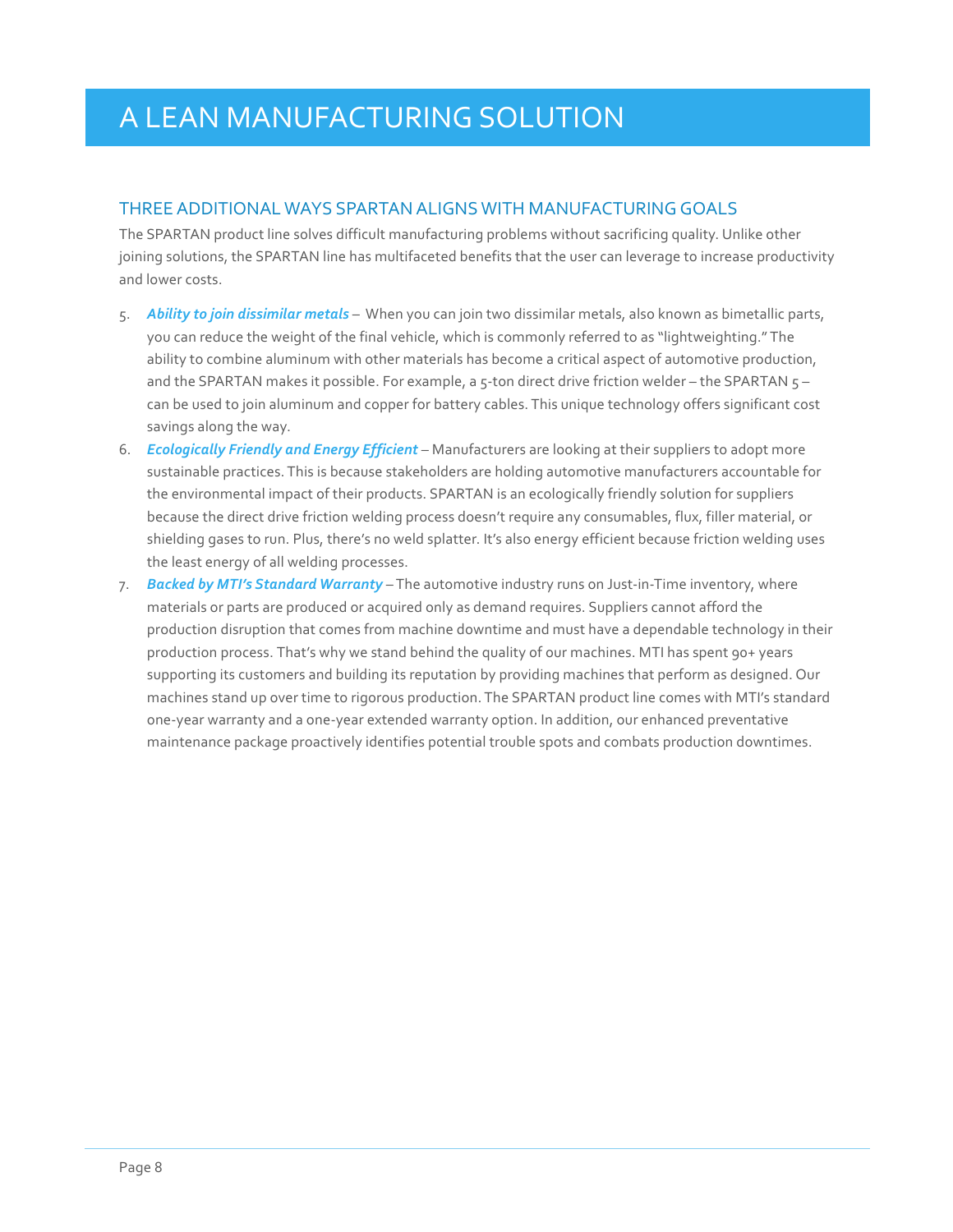# <span id="page-10-0"></span>**CONCLUSION**

### Conclusion

A direct drive friction welder, SPARTAN creates a 100% bond of the contact area, creating joints of forged quality. The weld properties are superior to welds created with fusion processes, such as MIG or TIG welding. This results in a higher strength bond and greatly increased design flexibility of the part.

The SPARTAN product line delivers strong, consistent, and durable welds for the automotive industry without exceeding budget constraints. SPARTAN excels at high-volume production and is manufactured to the highest quality standards. By adding automation, you can get the most of your machine to achieve lean manufacturing goals.

An ideal joining solution, SPARTAN can be used for a wide variety of parts ranging from air conditioning compressor pistons to flanged axle shafts.